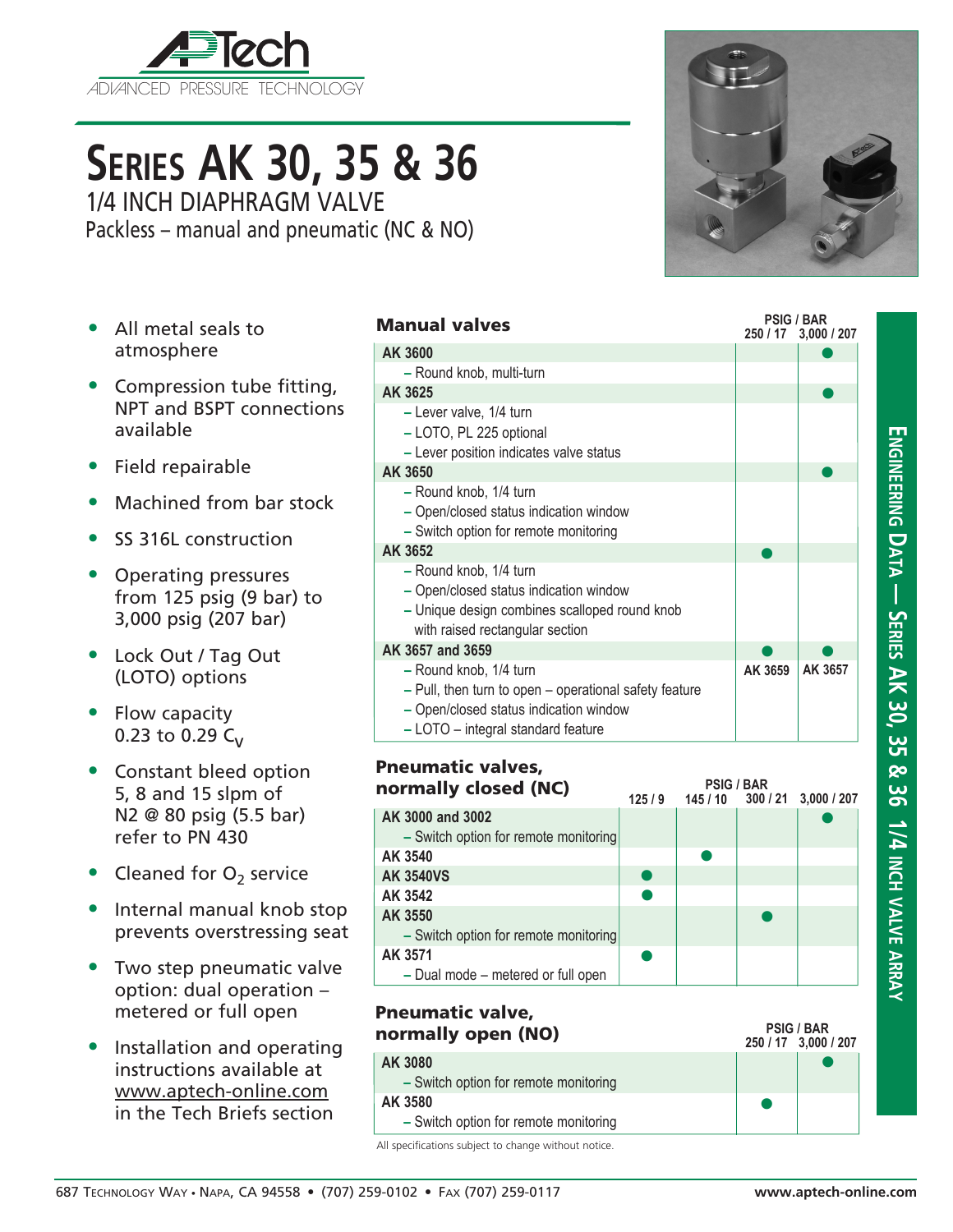# $H$  **igh purity ~ HIGH VALUE**

## Engineering Data — Manual valves

| Operating pressure       | AK 3652, 3659<br>AK 3600, 3625, 3650, 3657 | Vacuum to 250 psig (17 bar)<br>Vacuum to 3,000 psig (207 bar) |
|--------------------------|--------------------------------------------|---------------------------------------------------------------|
| Flow coefficient $(C_v)$ | AK 3600, 3625, 3650, 3652<br>AK 3657, 3659 | $0.29$ (X <sub>T</sub> = 0.6)                                 |

## Engineering Data — Pneumatic valves

| Operating pressure       | AK 3540VS, 3542, 3571      | Vacuum to 125 psig (9 bar)     |
|--------------------------|----------------------------|--------------------------------|
|                          | AK 3540                    | Vacuum to 145 psig (10 bar)    |
|                          | AK 3580                    | Vacuum to 250 psig (17 bar)    |
|                          | AK 3550                    | Vacuum to 300 psig (21 bar)    |
|                          | AK 3000, 3002, 3080        | Vacuum to 3,000 psig (207 bar) |
| Flow coefficient $(C_v)$ | AK 3000, 3080              | $0.23$ (X <sub>T</sub> = 0.5)  |
|                          | AK 3002                    | $0.28$ (X <sub>T</sub> = 0.5)  |
|                          | AK 3540, 3542, 3550, 3571, | $0.29$ (X <sub>T</sub> = 0.6)  |
|                          | AK 3580                    |                                |
| <b>Status</b>            | AK 3000, 3002, 3540, 3542  | Normally closed (NC)           |
|                          | AK 3550, 3571              | Normally closed (NC)           |
|                          | AK 3080, 3580              | Normally open (NO)             |
| Actuation pressure       | AK 3000, 3002, 3540, 3550  | 70 to 110 psig (5 to 8 bar)    |
|                          | AK 3080, 3571, 3580        | 70 to 110 psig (5 to 8 bar)    |
|                          | AK 3542                    | 60 to 110 psig (4 to 8 bar)    |
| Actuation port           | AK 3000, 3002, 3080, 3540, | 1/8 NPT, top port              |
|                          | AK 3580                    |                                |
|                          | AK 3542                    | M5, top port                   |
|                          | AK 3550, 3571              | M5, side port                  |

## Engineering Data — Other parameters all valves

| Inlet and outlet connectors | 1/4 inch compression, NPT or BSPT              |
|-----------------------------|------------------------------------------------|
| Internal volume             | $0.06$ in <sup>3</sup> (1.07 cm <sup>3</sup> ) |
| Operating temperature       | -40° to +160° F (-40° to 71° C)*               |
| Proof pressure              | 150% of operating pressures                    |
| Burst pressure              | 300% of operating pressures                    |
| Leak rate                   | $1 \times 10^{-9}$ sccs                        |

#### Engineering Data — Wetted materials all valves

| Body      | <b>SS 316L</b>             |
|-----------|----------------------------|
| Diaphragm | Ni-Co alloy / UNS R30003   |
| Seat      | PCTFE (Polyimide optional) |

#### AK 3571 – Metered flow range tolerance at 80 psig  $N_2$  inlet, 0 psig outlet

| 10 to 20 slpm   | $+/- 6$ slpm  |
|-----------------|---------------|
| 21 to 50 slpm   | +/- 10 slpm   |
| 51 to 100 slpm  | $+/- 15$ slpm |
| 101 to 200 slpm | $+/- 20$ slpm |

\*VS option 14º to 194ºF (-10º to + 90ºC). All specifications subject to change without notice.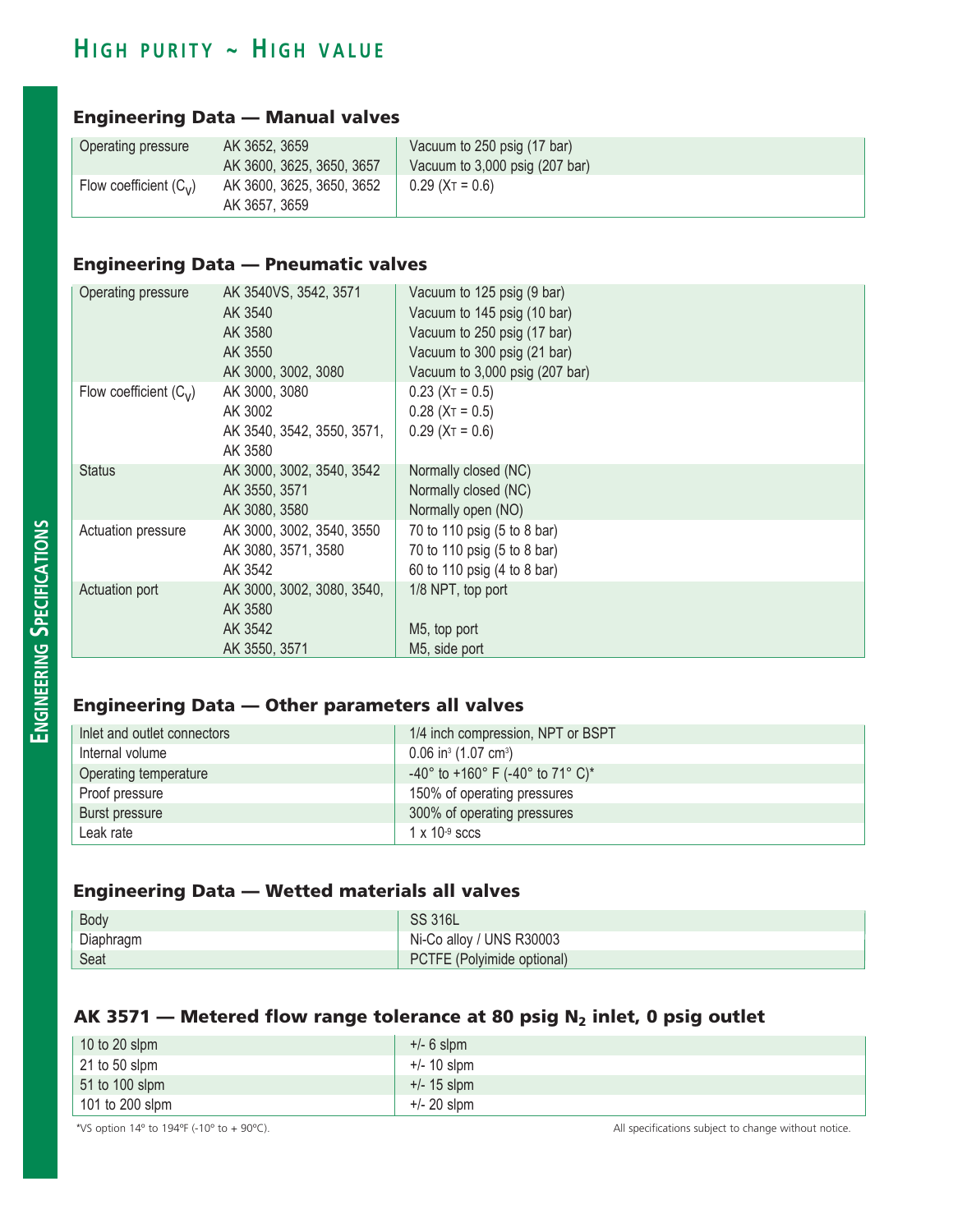



AK3652









- 
- 
- 
- 

|                   |       |  | D       |  | Η       |         |  |      |                                  |      |  | • All manual valves are shown in open position. |                                                        |  |  |  |  |
|-------------------|-------|--|---------|--|---------|---------|--|------|----------------------------------|------|--|-------------------------------------------------|--------------------------------------------------------|--|--|--|--|
| VALVE             | inch  |  | mm      |  | inch    |         |  | mm   | • All dimensions in inches (mm). |      |  |                                                 |                                                        |  |  |  |  |
| AK3000            | ø1.98 |  | 50.3    |  |         | $-4.10$ |  | 104  |                                  |      |  |                                                 | • Metric dimensions are for reference only.            |  |  |  |  |
| AK3002            | ø1.98 |  | 50.3    |  |         | $-4.10$ |  | 104  |                                  |      |  |                                                 | • All specifications subject to change without notice. |  |  |  |  |
| AK3080            | ø1.98 |  | 50.3    |  | 4.89    |         |  | 124  |                                  |      |  |                                                 |                                                        |  |  |  |  |
| AK3540            | ø1.46 |  | 37.1    |  | $-3.49$ |         |  | 89   |                                  |      |  |                                                 |                                                        |  |  |  |  |
| AK3542            | ø1.57 |  | 40.0    |  |         | $-2.24$ |  | 57   |                                  |      |  |                                                 |                                                        |  |  |  |  |
| AK3550            | ø1.37 |  | 34.8    |  |         | $-3.28$ |  | 83   |                                  |      |  |                                                 |                                                        |  |  |  |  |
| AK3571            | ø1.72 |  | 43.7    |  |         | $-3.63$ |  | 92   |                                  |      |  |                                                 |                                                        |  |  |  |  |
| AK3580            | ø1.46 |  | 37.1    |  |         | $-3.17$ |  | 81   |                                  |      |  |                                                 |                                                        |  |  |  |  |
| AK3600            | ø2.12 |  | 53.8    |  | $-3.00$ |         |  | 76   |                                  |      |  |                                                 |                                                        |  |  |  |  |
| AK3625            | 2.04  |  | 51.8    |  | $-2.94$ |         |  | 75   |                                  |      |  |                                                 |                                                        |  |  |  |  |
| AK3650            | ø1.87 |  | 47.5    |  |         | $-3.02$ |  | 77   |                                  |      |  |                                                 |                                                        |  |  |  |  |
| AK3652            | ø1.50 |  | 38.1    |  |         | $-2.17$ |  | 55   |                                  |      |  |                                                 |                                                        |  |  |  |  |
| AK3657            | ø1.87 |  | 47.5    |  |         | $-3.60$ |  | 91   |                                  |      |  |                                                 |                                                        |  |  |  |  |
| AK3659            | ø1.30 |  | 33.0    |  |         | $-3.13$ |  | 80   |                                  |      |  |                                                 |                                                        |  |  |  |  |
|                   |       |  |         |  |         |         |  |      |                                  |      |  |                                                 |                                                        |  |  |  |  |
| <b>CONNECTION</b> |       |  | A       |  |         |         |  |      |                                  | B    |  |                                                 | h                                                      |  |  |  |  |
|                   |       |  | inch    |  | mm      | inch    |  | mm   |                                  | inch |  | mm                                              |                                                        |  |  |  |  |
|                   | 4Tx4T |  | 1.12 SQ |  | 28.4    | 2.56    |  | 65.0 |                                  | 0.44 |  | 11.2                                            |                                                        |  |  |  |  |
| 4Nx4N             |       |  | 1.12 SQ |  | 28.4    | 2.32    |  | 58.9 |                                  | 0.44 |  | 11.2                                            |                                                        |  |  |  |  |
| 4BRNx4BRN         |       |  | 1.12 SQ |  | 28.4    | 2.32    |  | 58.9 |                                  | 0.44 |  | 11.2                                            |                                                        |  |  |  |  |
| 4x4               |       |  | N/A     |  | N/A     | 1.70    |  | 43.2 |                                  | 0.44 |  | 11.2                                            |                                                        |  |  |  |  |
| 4BRx4BR           |       |  | N/A     |  | N/A     | 1.70    |  | 43.2 |                                  | 0.44 |  | 11.2                                            |                                                        |  |  |  |  |

|                   | A       |      |      | B    |      |      |  |
|-------------------|---------|------|------|------|------|------|--|
| <b>CONNECTION</b> | inch    | mm   | inch | mm   | inch | mm   |  |
| 4Tx4T             | 1.12 SQ | 28.4 | 2.56 | 65.0 | 0.44 | 11.2 |  |
| 4Nx4N             | 1.12 SQ | 28.4 | 2.32 | 58.9 | 0.44 | 11.2 |  |
| 4BRNx4BRN         | 1.12 SQ | 28.4 | 2.32 | 58.9 | 0.44 | 11.2 |  |
| 4x4               | N/A     | N/A  | 1.70 | 43.2 | 0.44 | 11.2 |  |
| 4BRx4BR           | N/A     | N/A  | 1.70 | 43.2 | 0.44 | 11.2 |  |